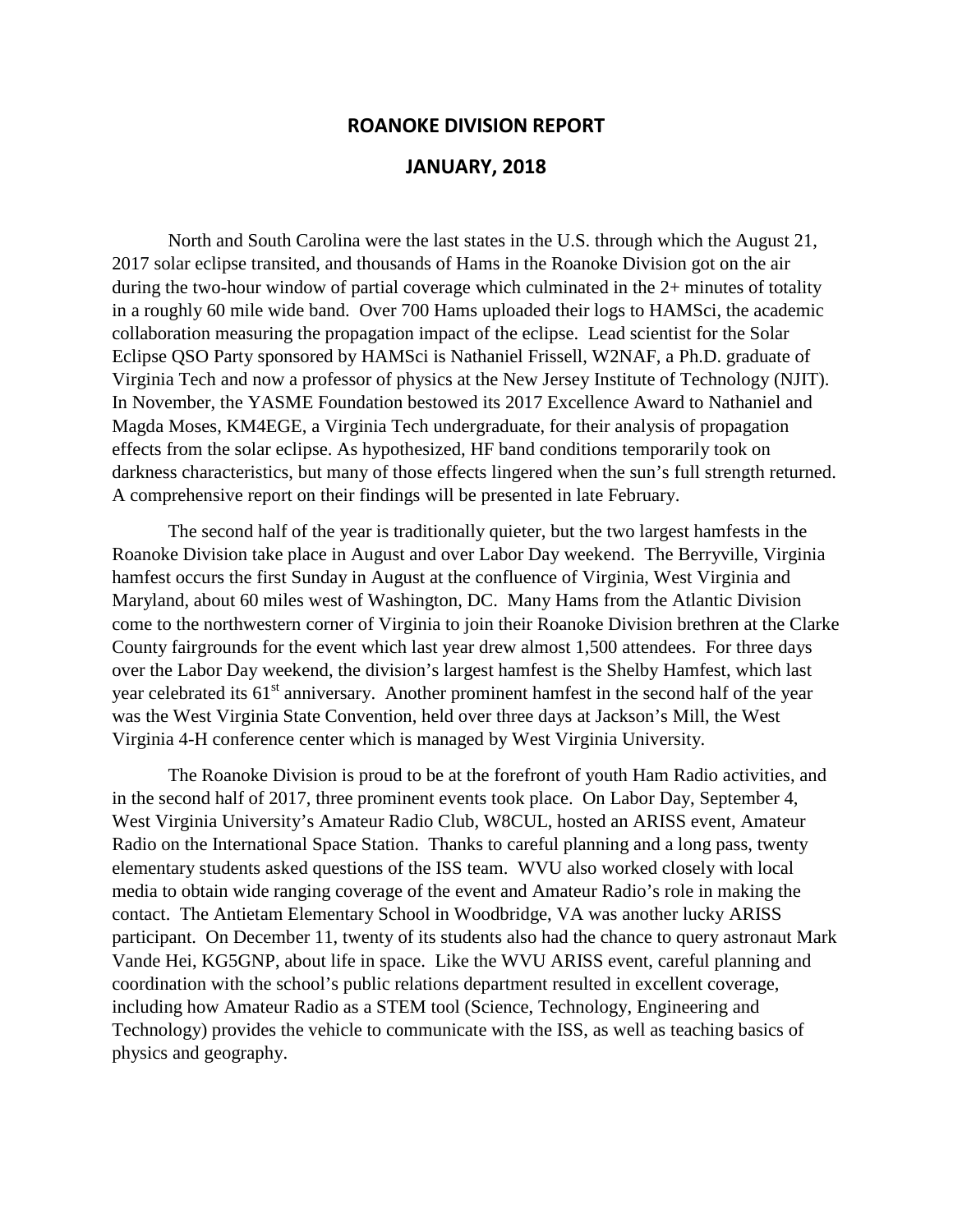In addition to ARISS, the Roanoke Division was host to the quadrennial Boy Scout National Jamboree, which took place in July at its permanent home at the Summit, a 20,000 acre reserve outside Beckley, WV. West Virginia Section Manager Dan Ringer, K8WV, and Roanoke Division Vice Director Bill Morine, N2COP, traveled to K2BSA, the Jamboree's onsite station, to give an award of appreciation. Accepting was K2BSA Director Jim Wilson, K5ND. K2BSA's results over the ten days of the National Jamboree were:

| <b>Description</b>                                               | <b>Number</b> |
|------------------------------------------------------------------|---------------|
| <b>Amateur Radio Demonstrations - Number of Scouts</b>           | 2,457         |
| Amateur Radio Two-Way Contacts Logged (HF, VHF, UHF, Satellites) | 1,399         |
| Radio Merit Badges Earned                                        | 305           |
| <b>ARDF</b> - Foxhunting - Number of Scouts                      | <b>200</b>    |
| Source: k2bsa.net                                                |               |

Scout related Amateur Radio continued with the  $60<sup>th</sup>$  annual JOTA, Jamboree On The Air, held the weekend of October 20-22. An estimated 50 scout troops and councils in the Roanoke Division sponsored JOTA stations for scouts to learn more about the world of Ham Radio. JOTA is a unique event in scouting because it is global and not confined to just the U.S. or Canada, and it's open to all scouts – Boy Scouts, Cub Scouts and Girl Scouts. The North Carolina section has a scout leader – Dave Price, K4KDP – who is appointed as Assistant Section Manager for Youth, and coordinates JOTA activities in the Tar Heel state.

Wrapping up the youth theme, the Roanoke Division is pleased to see many of its schools place well in the semiannual School Club Roundup (SCR). The aforementioned Antietam Elementary School placed  $6<sup>th</sup>$  nationally in the SCR Elementary category, bookended by W4ATC, the North Carolina State University, securing  $4<sup>th</sup>$  in the college rankings. Where schools in the Roanoke Division shined, however, was in the Middle School charts. Perennial powerhouse Schofield Middle School of Aiken, SC operating under its school call of N4SMS, came in first in its division, with Virginia and South Carolina middle schools placing  $3<sup>rd</sup>$ ,  $5<sup>th</sup>$  and  $9<sup>th</sup>$ . Congratulations to the dedicated educators, volunteer Hams and students themselves who embrace Amateur Radio as a STEM tool to complement their classroom learning.

The Roanoke Division has two awards to recognize outstanding hams. The Roanoke Division Service Award is given out the first half of the year. In the second half the Miriam Smith Award is bestowed to the ham who has contributed the most to emergency communications and public service in western North Carolina. Director Dr. Jim Boehner, N2ZZ, was one of the presenters to this year's recipient, Tony Jones, KJ4CRO. This year's late July ceremony was meaningful because the creator of the Miriam Smith Award – Carl Smith, N4AA – was too ill to attend. Carl subsequently became a Silent Key in October. Carl created the award in 1996 after his wife Miriam, KB4C, and former Buncombe County (Asheville) NC ARES® Emergency Coordinator, passed away. Carl is best remembered as the publisher and editor of *DX Magazine* and *QRZ DX*. His passing is a blow not only to the Roanoke Division, but to all Hams around the globe.